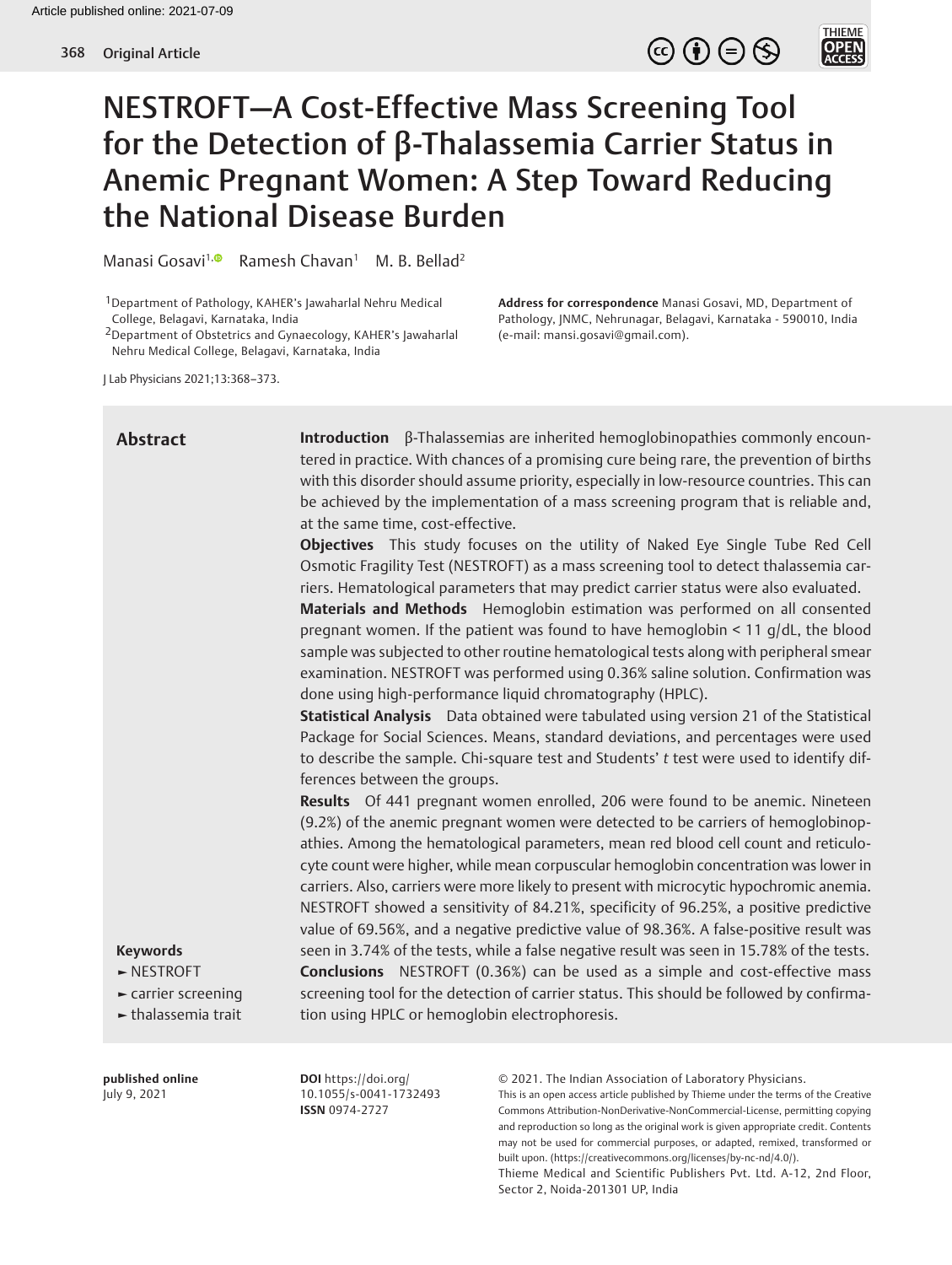#### **Introduction**

Hemoglobinopathies are genetically determined mendelian abnormalities that result in a quantitative or qualitative defect in the synthesis of globin molecules. Among the various hemoglobinopathies, β-thalassemias are seen most frequently in the Indian subcontinent  $(80\%)$ <sup>1</sup>. The global prevalence of β-thalassemia is estimated to be around 3%, while in India, the prevalence varies from 3 to 17% in North India and 1.3% in South India.<sup>2,3</sup> Based on genetic and clinical features, thalassemias have been classified as thalassemia major, thalassemia intermedia, thalassemia trait, and thalassemia minima.4

Thalassemia major patients present with classical clinical features of pallor, irritability, growth retardation, hepatosplenomegaly, jaundice, and skeletal deformities. These patients are dependent on blood transfusions every 3 weeks along with chelation therapy, failing which their lifespan will be sadly shortened.<sup>5</sup> The economic implications for the affected individuals are tremendous. The cost of treatment of one thalassemic child of around 3 years of age is around INR 90,000 to 1,00,000 annually and with progressing age, the costs would only increase proportionally.<sup>6</sup> Bone marrow transplantation is a potentially promising cure, but involves high cost in addition to compatible donor availability and successful transplant. Thus, it is imperative that prevention must be sought rather than a cure.<sup>7</sup> Screening for  $\beta$ -thalassemia trait is a major step in this direction, as such individuals are generally asymptomatic themselves but serve as carriers.

In this study, we evaluated the utility of Naked Eye Single Tube Osmotic Fragility Test (NESTROFT) as a simple and inexpensive screening method for the detection of β-thalassemia trait in anemic pregnant women. This group was chosen for the study since pregnant women present regularly to the hospital for checkups, blood investigations are routinely done, and the would-be parents are more receptive toward tests being done for the well-being of their unborn child.<sup>8</sup>

### **Aims and Objectives**

Following are the aims and objectives of this article:

- 1. To estimate the utility of NESTROFT as a simple and inexpensive screening method to detect β-thalassemia trait in anemic pregnant women.
- 2. To compare the hematological parameters of anemic pregnant women who are carriers as compared with noncarriers.

# **Materials and Methods**

This cross-sectional study was conducted over a period of 1 year in a tertiary care facility after obtaining institutional ethics committee approval. All consented pregnant women who presented to the obstetrics outpatient department were interviewed using a specially prepared proforma that included demographic data along with information pertaining to the present pregnancy, significant past medical history,

and family history. Three milliliters of venous blood were collected in an ethylene-diamine-tetraacetic-acid vacutainer under strict aseptic precautions. Hemoglobin estimation was performed and if the woman was found to have hemoglobin < 11 g/dL, then the blood sample was subjected to other routine hematological tests like complete blood count, packed cell volume, mean corpuscular volume (MCV), mean corpuscular hemoglobin (MCH), mean corpuscular hemoglobin concentration (MCHC), red cell distribution width (RDW), and peripheral smear examination.

NESTROFT was performed using 0.36% saline solution as first suggested by Kattamis et al, who showed that this concentration was sensitive and effectively detected 96% of β-thalassemia carriers.<sup>9</sup> The stock solution was prepared using sodium chloride (90 g), disodium hydrogen phosphate (13.65 g), sodium dihydrogen phosphate (2.43 g), and distilled water (1,000 mL). Two milliliters of 0.36% buffered saline were taken in a test tube labeled as "Test," while 2 mL of distilled water was taken in the "Control" tube. One drop of the subjects' blood was added to each tube and placed on a stand after mixing well. After 30 minutes, both the tubes were held against a black line on a white background. If the black line was blurred, it was considered positive; if clearly visible, it was interpreted as negative. This test is based on the reduced osmotic fragility demonstrated by microcytic red cells as compared with normal red cells.<sup>6</sup> Confirmation of carrier status was done using high-performance liquid chromatography.

Data obtained were tabulated using version 21 of the Statistical Package for Social Sciences. Means, standard deviation (SD), and percentages were used to describe the sample.

Chi-square test and Students' *t* test were used in identifying differences between the groups.

#### **Observations and Results**

A total of 441 pregnant women were screened for anemia, of which 206 were anemic (46.7%). **►Table 1** shows the sociodemographic data of anemic pregnant women. About 53.41% were between the ages of 21 and 25 years; 70.88% came from a rural setting. Out of these 206 pregnant women, 19 women (9.2%) were detected to be carriers of hemoglobinopathies, which included 16 cases of β-thalassemia trait, and 1 case each of delta-β thalassemia trait, sickle cell trait, and hereditary persistence of fetal hemoglobin. Of the 19 women who were carriers of hemoglobinopathies, 1 was in the first trimester while 9 each were in the second and third trimester. Fifty-six women of the anemic group and six of the carrier group (total of 30.08%) were consanguineously married. The obstetric history pertaining to the rates of abortion between carriers (mean:  $0.11 \pm 0.072$  SD) and anemic group (mean: −0.8 ± 0.024 SD) were statistically insignificant. About 4.85% of the anemic women without hemoglobinopathies had received prior blood transfusions, while 0.48% of the carriers had received transfusions earlier.

Various hematological parameters were compared between anemic noncarriers and women who were carriers of hemoglobinopathies (**►Table 2**). It was observed that the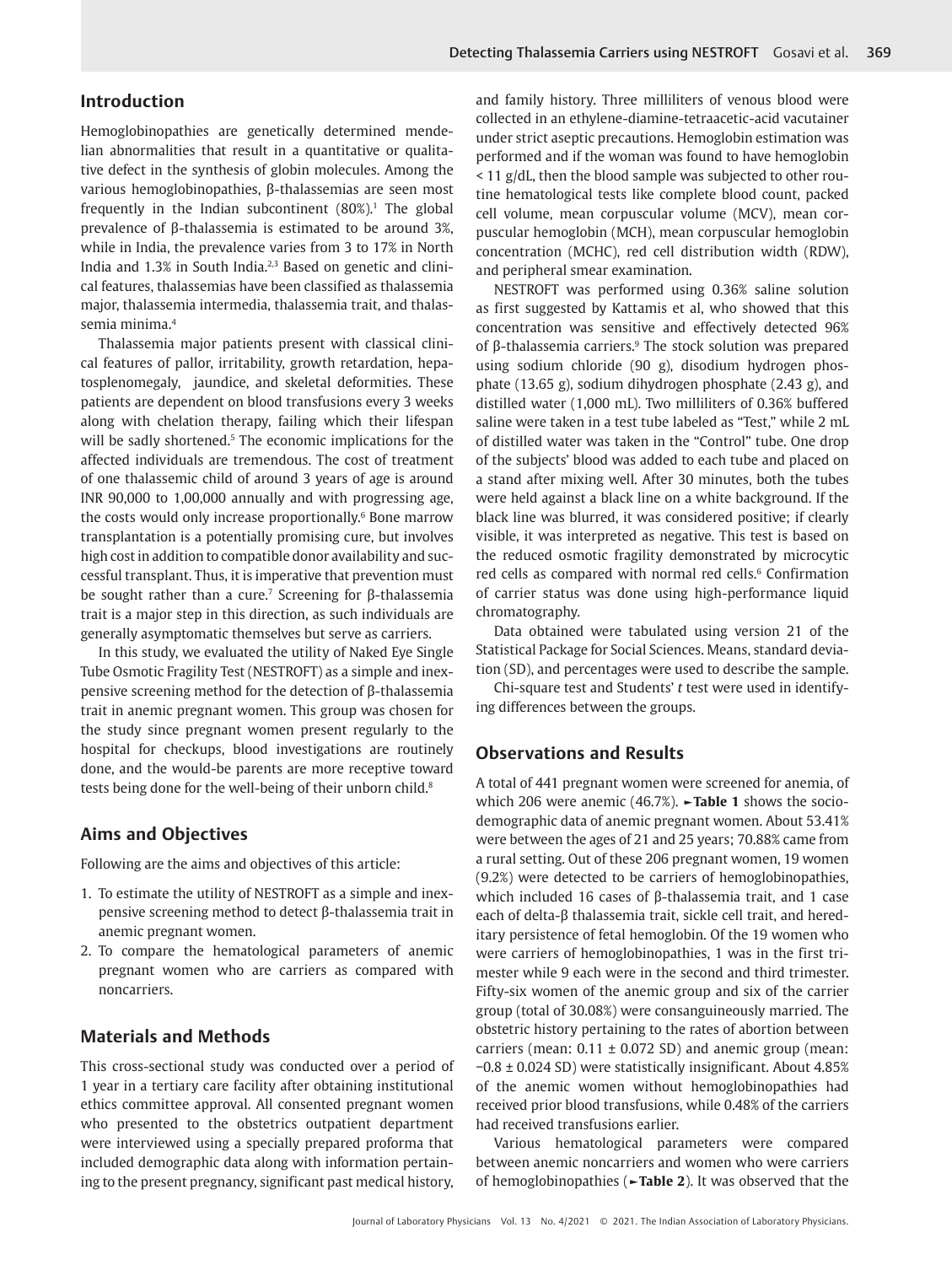| Variable                 |                |                | Anemia without<br>hemoglobinopathy |                | Anemia with<br>hemoglobinopathy |       | p-Value |
|--------------------------|----------------|----------------|------------------------------------|----------------|---------------------------------|-------|---------|
|                          |                | $n$ /mean      | $%$ SD                             | $n$ /mean      | $\frac{\%}{SD}$                 |       |         |
| Age groups               | $15 - 20$      | 57             | 93.44                              | $\overline{4}$ | 6.56                            | 1.305 | 0.728   |
|                          | $21 - 25$      | 98             | 89.10                              | 12             | 10.90                           |       |         |
|                          | $26 - 30$      | 28             | 90.32                              | 3              | 9.68                            |       |         |
|                          | $31 - 35$      | $\overline{4}$ | 100                                | $\Omega$       | $\Omega$                        |       |         |
| Aqe                      |                | 22.7           | 3.30                               | 23.21          | 2.485                           | 0.654 | 0.514   |
| Residence                | Rural          | 130            | 89.04                              | 16             | 10.96                           | 1.803 | 0.179   |
|                          | Urban          | 57             | 95.0                               | 3              | 5.0                             |       |         |
| Religion                 | Hindu          | 165            | 90.66                              | 17             | 9.34                            | 0.112 | 0.945   |
|                          | Muslim         | 21             | 91.30                              | $\overline{2}$ | 8.70                            |       |         |
|                          | Christian      | $\mathbf{1}$   | 100                                | $\Omega$       | $\Omega$                        |       |         |
| Marital<br><b>Status</b> | Married        | 186            | 90.73                              | 19             | 9.27                            | 0.102 | 0.749   |
|                          | Unmarried      | $\mathbf{1}$   | 100                                | $\Omega$       | $\Omega$                        |       |         |
| Occupation               | Homemaker      | 170            | 90.91                              | 17             | 9.09                            | 1.841 | 0.606   |
|                          | Laborer        | 6              | 100                                | $\mathbf{0}$   | $\Omega$                        |       |         |
|                          | Office work    | 3              | 75                                 | $\mathbf{1}$   | 25                              |       |         |
|                          | Others         | 8              | 88.89                              | $\mathbf{1}$   | 11.11                           |       |         |
| Education                | Illiterate     | 9              | 100                                | $\mathbf{0}$   | $\Omega$                        | 2.723 | 0.605   |
|                          | Read and write | 5              | 83.33                              | $\mathbf{1}$   | 16.67                           |       |         |
|                          | Primary        | 29             | 85.30                              | 5              | 14.70                           |       |         |
|                          | High school    | 131            | 91.60                              | 12             | 8.40                            |       |         |
|                          | Graduate       | 13             | 92.85                              | $\mathbf{1}$   | 7.15                            |       |         |

**Table 1** Sociodemographic data comparison between anemic pregnant women with and without hemoglobinopathies (*n* = 206)

Abbreviation: SD, standard deviation.

mean red blood cell (RBC) count in carriers (4.03 million) was higher, the mean MCHC (33.42%) was lower, and the mean reticulocyte count (2.10%) was higher as compared with anemics who were noncarriers (3.75 million, 34.28% and 0.99%, respectively). These differences were statistically significant. Other differences that were not statistically significant but were nevertheless present were that the RDW, MCV, and MCH were lower in the carriers as compared with the noncarriers. Among the patterns of anemia seen, it was observed that carriers were more likely to present with microcytic hypochromic anemia and this finding was statistically significant.

NESTROFT was positive in 16 out of 19 subjects with hemoglobinopathies. It could accurately identify 87.38% of the women who did not have hemoglobinopathies and this finding was statistically significant. The sensitivity of NESTROFT was 84.21% and it had a high specificity of 96.25%. The predictive value of a negative test was very high being 98.36%, which meant that it could precisely identify people who were not carriers. The predictive value of a positive test was 69.56%. A false-negative test was seen in 15.78% of cases, while only 3.74% of cases showed a false-positive test (**►Table 3**).

#### **Discussion**

Hemoglobinopathies, especially thalassemias, constitute the most common fatal hereditary disorders and they are responsible for a significant amount of morbidity and mortality. Ignorance about the disorder and lack of knowledge regarding the genetics of thalassemia contributes significantly toward increasing the disease burden. Community education through awareness programs along with large-scale carrier screening are the pillars upon which the control of disease burden rests. Population screening in various settings is practiced to a certain extent, for example, extended family screening or community studies performed in certain high-risk groups. Premarital screening and screening of school-going children pose logistic, social, and economic constraints.5 Antenatal screening for hemoglobinopathies, if made part of routine antenatal tests, could prove to be successful. If the pregnant lady is found to be a carrier, the partner can be tested for carrier status following the results of which prenatal diagnosis and appropriate genetic counseling can be offered.

The prevalence of hemoglobinopathies varies between 3 and 17% in different states and populations in India.10 In the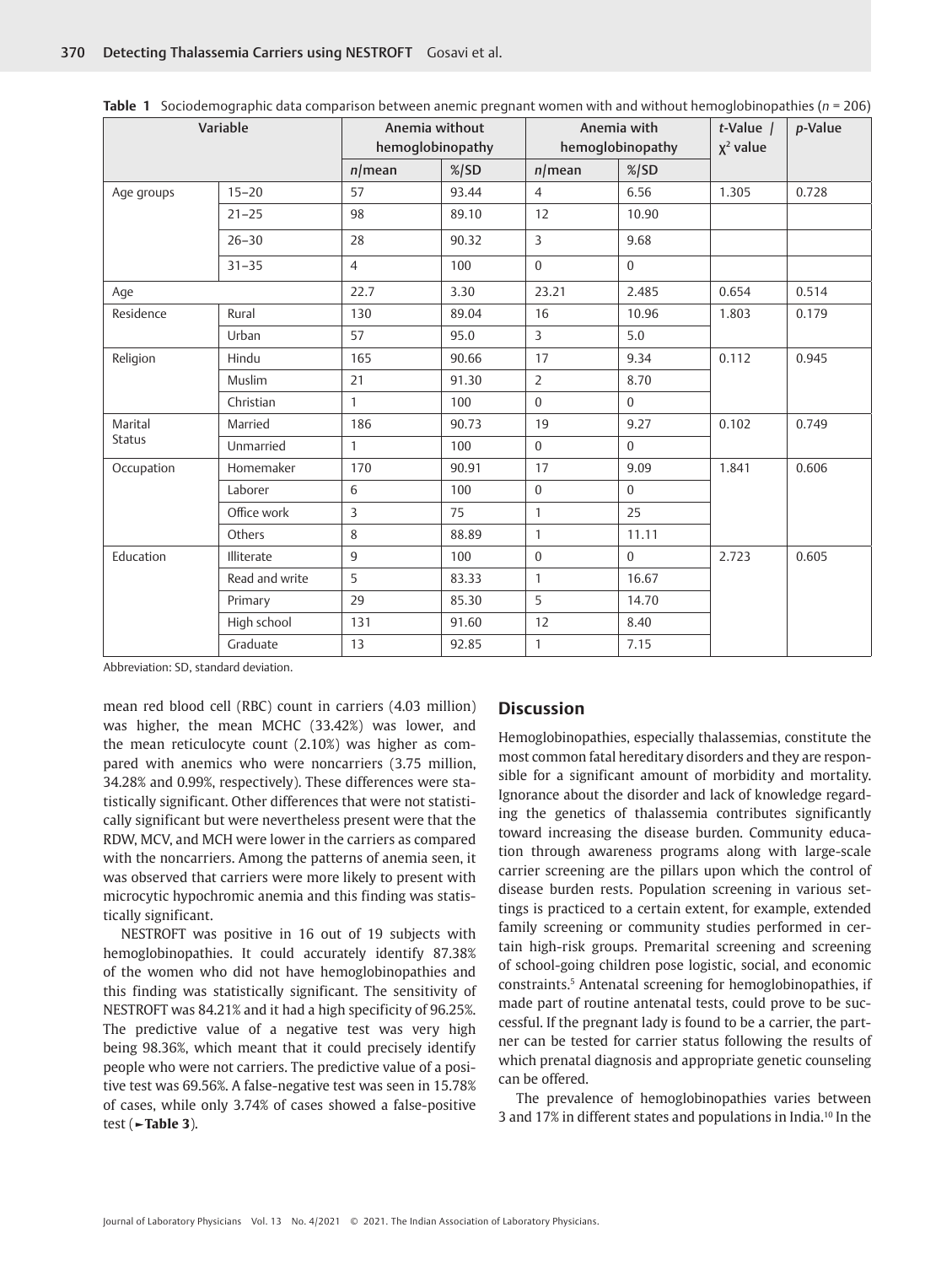| Sl. no.        | Variable              |            | Anemia without<br>hemoglobinopathy | Anemia with<br>hemoglobinopathy |                | t-Value/ $x^2$<br>value | p-Value  |                      |
|----------------|-----------------------|------------|------------------------------------|---------------------------------|----------------|-------------------------|----------|----------------------|
|                |                       |            | $n$ /mean                          | $\frac{\%}{SD}$                 | $n$ /mean      | $\frac{\%}{SD}$         |          |                      |
| $\mathbf{1}$   | Hemoglobin            |            | 9.36                               | 1.23                            | 9.50           | 1.09                    | $-0.456$ | 0.649                |
| $\overline{2}$ | RBC count             |            | 3.75                               | 0.58                            | 4.03           | 0.69                    | $-1.998$ | $0.047$ <sup>a</sup> |
| 3              | Hematocrit            |            | 27.37                              | 3.34                            | 28.23          | 3.32                    | $-1.100$ | 0.273                |
| $\overline{4}$ | <b>RDW</b>            |            | 16.86                              | 2.95                            | 16.15          | 2.64                    | 1.014    | 0.312                |
| 5              | <b>MCV</b>            |            | 74.11                              | 8.58                            | 71.47          | 10.78                   | 1.246    | 0.214                |
| 6              | <b>MCH</b>            |            | 25.46                              | 3.77                            | 24.02          | 4.67                    | 1.555    | 0.121                |
| $\overline{7}$ | <b>MCHC</b>           |            | 34.28                              | 1.47                            | 33.42          | 1.94                    | 2.368    | 0.019a               |
| 8              | <b>ESR</b>            |            | 21.90                              | 10.24                           | 21.47          | 10.04                   | 0.175    | 0.861                |
| 9              | Retic count           |            | 0.99                               | 0.29                            | 2.10           | 0.46                    | 14.965   | $0.000$ <sup>a</sup> |
| 10             | Total count           |            | 10,585.56                          | 4,184.37                        | 9,421.05       | 2,876.07                | 1.184    | 0.238                |
| 11             | Neutrophils           |            | 75.98                              | 6.49                            | 73.84          | 7.29                    | 1.352    | 0.178                |
| 12             | Lymphocytes           |            | 20.55                              | 5.81                            | 22.37          | 6.28                    | 1.293    | 0.197                |
| 13             | Eosinophils           |            | 1.59                               | 1.22                            | 1.79           | 1.65                    | 0.661    | 0.510                |
| 14             | Monocytes             |            | 1.91                               | 1.42                            | 2.00           | 1.49                    | 0.249    | 0.804                |
| 15             | Abs granulocyte       |            | 8.24                               | 3.70                            | 7.12           | 2.31                    | 1.290    | 0.198                |
| 16             | Abs lymphocyte        |            | 2.04                               | 0.70                            | 1.94           | 0.64                    | 0.612    | 0.541                |
| 17             | Abs monocyte          |            | 0.35                               | 0.22                            | 0.36           | 0.24                    | 0.206    | 0.837                |
| 18             | Platelet count        |            | 290,395.72                         | 89,862.64                       | 287,684.21     | 87,084.28               | 0.126    | 0.900                |
| 19             | <b>MPV</b>            |            | 8.03                               | 0.91                            | 8.11           | 1.03                    | 0.361    | 0.719                |
| 20             | <b>PCT</b>            |            | 0.40                               | 2.29                            | 0.23           | 0.07                    | 0.325    | 0.746                |
| 21             | PDW                   |            | 12.68                              | 2.51                            | 12.92          | 2.68                    | 0.380    | 0.704                |
| 22             | Patterns of<br>anemia | <b>MHA</b> | 54                                 | 26.21                           | 12             | 5.83                    | 9.227    | $0.010$ <sup>a</sup> |
|                |                       | <b>NHA</b> | 106                                | 51.46                           | $\overline{7}$ | 3.39                    | 2.742    | 0.98                 |
|                | DA                    | 27         | 13.11                              | $\boldsymbol{0}$                | $\mathbf{0}$   | 3.157                   | 0.076    |                      |

**Table 2** Hematological investigations in anemic pregnant women with and without hemoglobinopathies

Abbreviations: DA, dimorphic anemia; ESR, erythrocyte sedimentation rate; MCHC, mean corpuscular hemoglobin concentration; MCV, mean corpuscular volume; MHA, microcytic hypochromic anemia; MPV, mean platelet volume; NHA, normocytic hypochromic anemia; PCT, platelet count; PDW, platelet distribution width; RBC, red blood cell; RDW, red cell distribution width; SD, standard deviation. a Statistically significant (*p* < 0.05).

**Table 3** NESTROFT as a screening test for the detection of hemoglobinopathies (n = 206)

| Variable                          |          | Anemia without<br>hemoglobinopathy |                 |           | Anemia with<br>hemoglobinopathy |         | p-Value              |  |
|-----------------------------------|----------|------------------------------------|-----------------|-----------|---------------------------------|---------|----------------------|--|
|                                   |          | $n$ /mean                          | $\frac{\%}{SD}$ | $n$ /mean | $\frac{\%}{SD}$                 |         |                      |  |
| <b>NESTROFT</b>                   | Positive | 7                                  | 30.44           | 16        | 69.56                           | 112.596 | $0.000$ <sup>a</sup> |  |
|                                   | Negative | 180                                | 98.36           | 3         | 1.64                            |         |                      |  |
| Sensitivity                       |          |                                    |                 | 84.21%    |                                 |         |                      |  |
| Specificity                       |          |                                    |                 | 96.25%    |                                 |         |                      |  |
| % False negative                  |          |                                    |                 | 15.78%    |                                 |         |                      |  |
| % False positive                  |          |                                    |                 | 3.74%     |                                 |         |                      |  |
| Predictive value of positive test |          |                                    |                 | 69.56%    |                                 |         |                      |  |
| Predictive value of negative test |          |                                    |                 | 98.36%    |                                 |         |                      |  |

Abbreviations: NESTROFT, Naked Eye Single Tube Red Cell Osmotic Fragility Test; SD, standard deviation.

a Statistically significant (*p* < 0.05).

present study, the percentage of carriers detected was 9.2%. This high prevalence could be due to the existing sociocultural practices unique to this part of the country where consanguineous marriages with maternal kindred are an accepted norm. The present study was undertaken to study the utility of NESTROFT as a screening method using a buffered saline solution of 0.36%, as studies have indicated that this concentration could detect 97.7% of the heterozygous β-thalassemia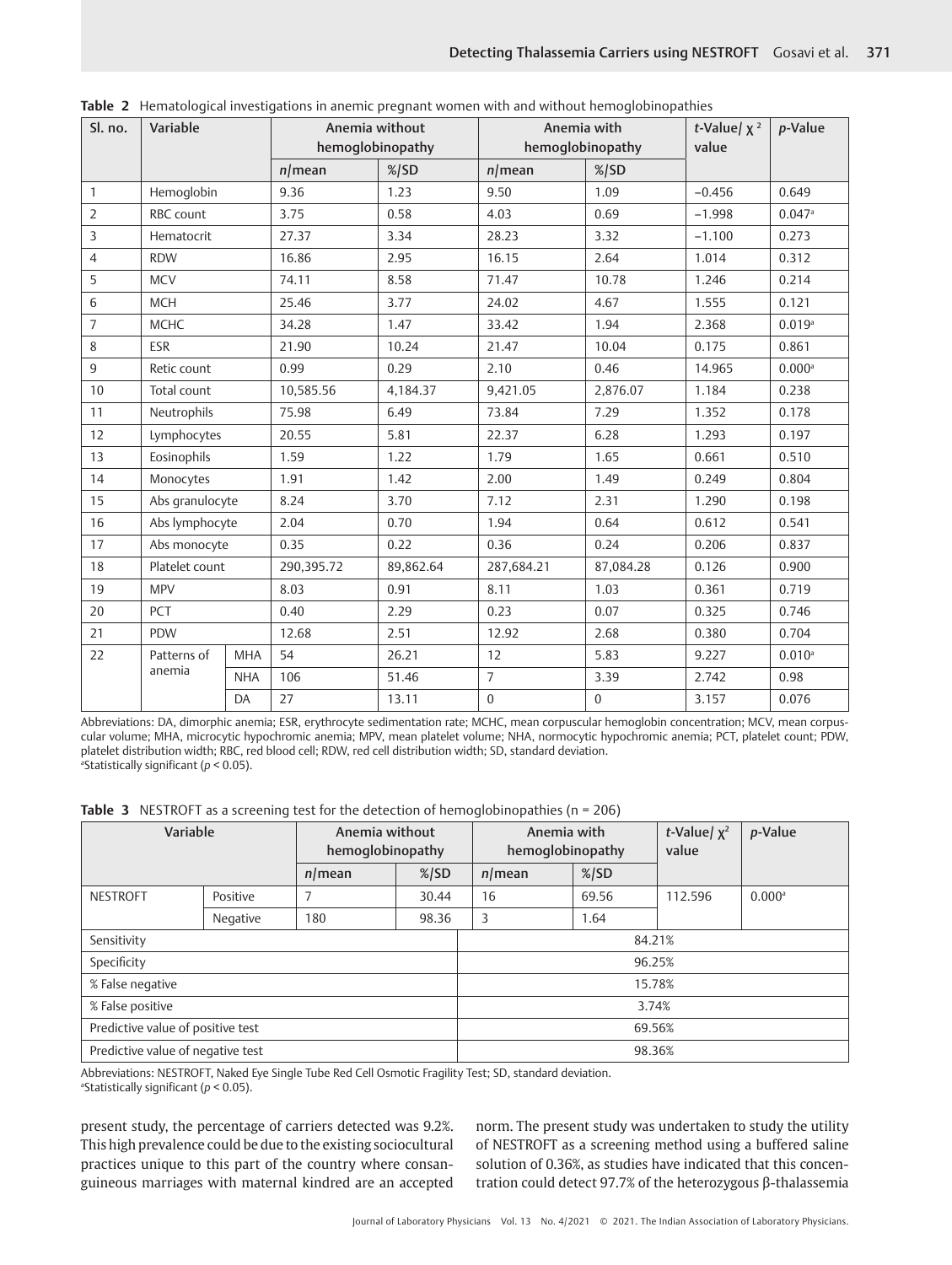|                                    | Present<br>study | Chakrabarti<br>et al <sup>10</sup> (2012) | <b>Sumera</b><br>et al <sup>16</sup> (2012) | Vijay<br>et al <sup>11</sup> (2010) | Singh and Gupta<br>et al <sup>9</sup> (2008) | Sirichotiyakul<br>et al <sup>12</sup> (2004) |
|------------------------------------|------------------|-------------------------------------------|---------------------------------------------|-------------------------------------|----------------------------------------------|----------------------------------------------|
| Sensitivity (%)                    | 84.21            | 94.12                                     | 93                                          | 100                                 | 97.7                                         | 97.6                                         |
| Specificity (%)                    | 96.25            | 95.2                                      | 84                                          | 98.5                                | 83.3                                         | 72.9                                         |
| Positive predic-<br>tive value (%) | 69.56            | 41.02                                     | 78                                          | 96                                  | 95.5                                         | 33.6                                         |
| Negative predic-<br>tive value (%) | 98.36            | 99.7                                      | 97                                          | 100                                 | 90.9                                         | 99.5                                         |

**Table 4** NESTROFT—Comparison with other studies

Abbreviation: NESTROFT, Naked Eye Single Tube Red Cell Osmotic Fragility Test.

patients with a specificity of 83.3%.10 **►Table 4** compares the sensitivity, specificity, positive predictive value, and negative predictive value of NESTROFT with other similar studies. The sensitivity in the present study was slightly less as compared with other studies, the probable cause being a larger sample size in the other studies. Specificity and negative predictive value in the present study is comparable to results obtained by Chakrabarti et al and Vijay et al.<sup>11,12</sup> The positive predictive value of the test shows a wide variation ranging from 33.6 to 96%.12,13 Our study shows a positive predictive value of 69.56%. High sensitivity and specificity are desirable factors for judging the effectiveness of a screening test. A high negative predictive value almost rules out the possibility of a β-thalassemia trait.

Among the hematological parameters used to distinguish β-thalassemia carriers, the decrease in hemoglobin is minimal in heterozygous thalassemia cases.<sup>14</sup> The mean RBC count is increased as compared with normal and the mean RDW is lower in β-thalassemia carriers. These two features are useful in differentiating thalassemia traits from iron deficiency anemia, both of which present with a microcytic hypochromic picture. Iron deficiency anemia, however, presents with a reduced red cell count and increased RDW, whereas β-thalassemia carriers present with uniform microcytosis.4 Few studies have suggested that an MCV of 72 femtolitres is maximally sensitive and specific for presumptive diagnosis of thalassemia cases.<sup>14,15</sup> Thalassemia carriers also have a higher reticulocyte count, especially in hematologically stressful conditions such as pregnancy.<sup>4</sup>

A national thalassemia screening program is the need of the hour, especially in a country like ours that lies along the thalassemia belt. Mass screening programs involving antenatal diagnosis followed by genetic counseling and public education have shown huge success rates in countries such as Greece, Cyprus, and Italy that have reduced thalassemia incidence by 52, 96, and 62%, respectively.<sup>5</sup> In a resource-poor country like ours, a viable and effective test can help us take huge steps along the road of thalassemia prevention. NESTROFT is an ideal screening test as it is simple, cheap (costs INR 1.5/test, and does not require expensive equipment).<sup>6</sup>

# **Conclusion**

This study addressing screening of β-thalassemia carriers performed in antenatal population is rare. The results of this study establish NESTROFT as a cost-effective mass screening tool for the detection of carriers. NESTROFT has a sensitivity of 84.21%, specificity of 96.25%, negative predictive of 98.36%, and a positive predictive value of 69.56%. If the pregnant subject is detected to be a carrier, further testing of the partner is indicated followed by chorionic villous sampling and genetic counseling where indicated.

## **Limitations of the Study**

This study is limited by the small sample size as it is a facility-based study conducted in a tertiary care hospital. A wide-scale population-based study with a larger sample size is desirable.

#### **Conflict of Interest**

None declared.

#### **References**

- 1 Mulchandani DV, Fulare MB, Zodpey SP, Vasudeo ND. Prevalence and some epidemiological factors of beta thalassaemia trait in Sindhi community of Nagpur City, India. Indian J Public Health 2008;52(1):11–15 [published correction appears in Indian J Public Health. 2008 Jan-Mar;52(1):following 52]
- 2 Piplani S, Manan R, Lalit M, Manjari M, Bhasin T, Bawa J. NESTROFT - A valuable, cost effective screening test for beta thalassemia trait in North Indian Punjabi population. J Clin Diagn Res 2013;7(12):2784–687
- 3 Patel P, Sarda N, Arora R, Gaikwad HS. Comparative evaluation of NESTROFT and RDW as screening tests for beta thalassemia trait in pregnancy. Int J Reprod Contracept Obstet Gynecol 2015;4(2):424–428
- 4 Tim RR, Thalassemia. In: McKenzie SB, Williams JL, eds. Clinical Laboratory Hematology. 2nd edition. New York: Pearson; 2009 231–256
- 5 Rakholia R, Chaturvedi P. Prevalence of β thalassemia carrier state in Sindhi community of Wardha and evaluation of risk factors for β thalassemia trait. Niger J Clin Pract 2013;16(3):375–380
- 6 Kulkarni P, Masthi NR, Niveditha S, Suvarna R. The prevalence of the beta thalassemia trait among the pregnant women who attended the ANC clinic in a PHC, by using the NESTROF test in Bangalore, Karnataka. J Clin Diagn Res 2013;7(7):1414–1417
- 7 Mamtani M, Das K, Jawahirani A, Rughwani V, Kulkarni H. Is NESTROFT sufficient for mass screening for beta-thalassaemia trait? J Med Screen 2007;14(4):169–173
- 8 Baxi A, Manila K, Kadhi P, Heena B. Carrier screening for β thalassemia in pregnant Indian women: experience at a single center in Madhya Pradesh. Indian J Hematol Blood Transfus 2013;29(2):71–74